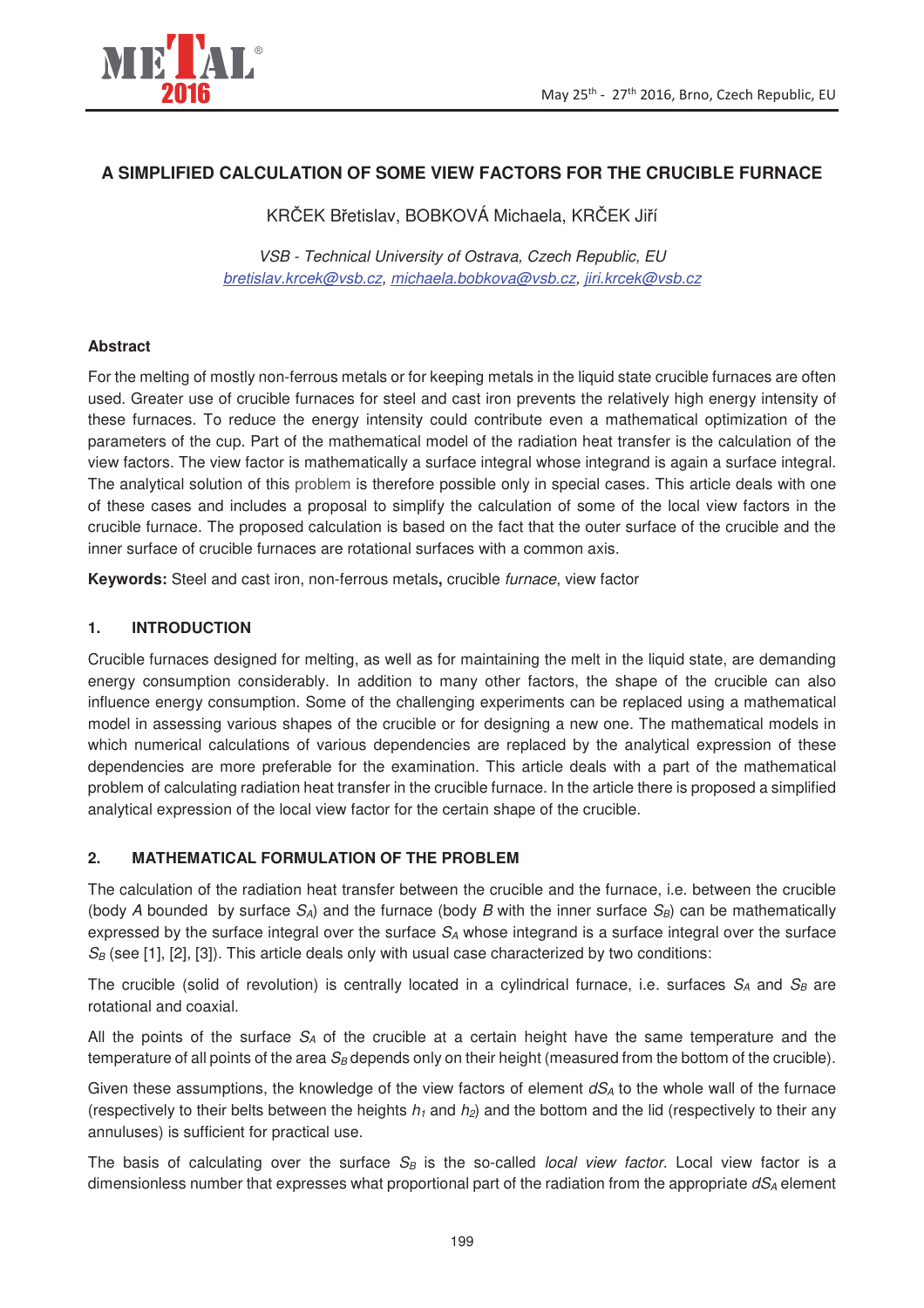of the surface  $S_A$  falls on a certain part of surface  $S_B$  (the rest of the radiation falls on another part of the surface  $S_B$  or falls on the surface  $S_A$  itself, if it is concave).

The local view factor (in the following referred to as the view factor) for radiation from the  $dS_A$  element to a certain part of surface  $S_B$  (**Figure 1**) is given by

$$
\Phi_{A,B} = \frac{1}{\pi} \int_{S_{B^*}} \frac{\cos \alpha_A \cdot \cos \alpha_B}{d^2} \cdot dS_B \quad , \tag{1}
$$

where  $dS_B$  is the element of surface  $S_B$ . Angles  $\alpha_A$ ,  $\alpha_B$  are the angles between the normals of elements  $dS_A$ ,  $dS_B$  and the line connecting both elementary surfaces; d is the distance between  $dS_A$  and  $dS_B$ . Furnace interior is the surface of the cylinder that, for purposes of this article, will be divided only into three sub-areas: bottom, wall and lid. For the calculation of the integral the whole surface  $S_B$  is not taken in account, but only the "visible" part of the  $S_B$  marked as  $S_{B^*}$ . The  $dS_A$  element radiates only into the outer half-space.



**Figure 1** Local view factor for radiation from the  $dS_A$  element to the  $dS_B$  element of the surface  $S_B$ 

## **3. PROPOSED SOLUTION FOR THE LOCAL VIEW FACTOR**

In the available resources [4] only one analytical solution of formulated problem has been found. This solution is directly applicable only in the case when the area  $S_A$  of the crucible is cylindrical. The formula in [4] expresses the view factor of  $dS_A$  element on the bottom, respectively on the lid of the furnace. Since the sum of the view factors of  $dS_A$  element on the bottom, on the wall and on the lid of the furnace is equal to 1, the view factor of  $dS_A$  element on the wall of the furnace can be easily calculated. The solution in [4] is therefore considered to a crucible different from the cylindrical shape directly applicable just for the vertical elements  $dS_A$ , which are on the "widest" cylindrical part of the crucible.

In the following text a cylindrical coordinate system determined by the axis of the furnace and the bottom of the furnace (furnace bottom will have coordinate 0) will be used together with marking:

- $R_B$  the radius of the furnace,
- $R_A$  the radius of the crucible,
- H the height of the visible part of the furnace wall (see **Figure 2**),
- $r_A$ ,  $h_A$  the coordinates of the  $dS_A$  element (radius, height), under given simplifications  $r_A = R_A$ .

The proposed simplification of the calculation of the view factor for the vertical  $dS_A$  element is based on the fact that the surfaces  $S_A$  and  $S_B$  are both rotational and coaxial.

The **Figure 2** shows the horizontal cut through the areas  $S_A$  and  $S_B$ , where the solid green line represents two  $dS<sub>A1</sub>$  and  $dS<sub>A2</sub>$  elements which are of the same size and which are at the identical height. Each of the elements determines the elementary cylindrical sector which corresponds to the area of same size on the furnace wall (in **Figure 2** appears as an orange arch). It is therefore obvious, that the same amount of radiation, which one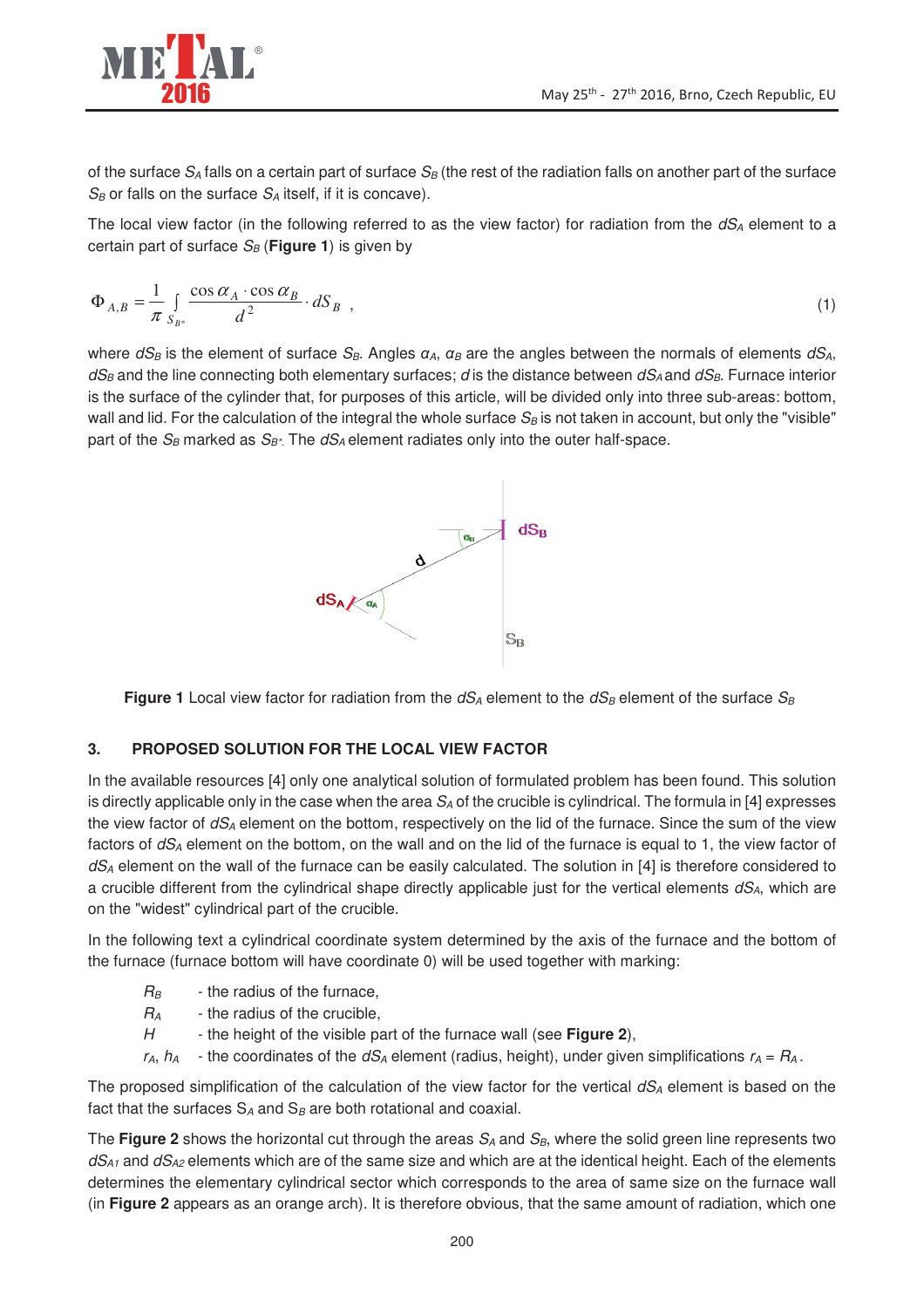

element  $dS_{A1}$  emits to a certain height of the sector of the  $dS_{A2}$  element, exudes the  $dS_{A2}$  element to the same height of the sector of the element  $dS_{A1}$ .





This fact has been already used in [5] where the required view factors of the  $dS_A$  element has been suggested to replace view factors obtained under fictitious assumption that each element emits everything just in its own sector.



**Figure 3** The extension of the wall of the furnace

Using the same simplification for the bottom and the lid of the furnace made in some cases a larger deviation from the results according to [4], particularly in case that the  $dS_A$  element was near the bottom or lid of the furnace.

These issues, however, managed to remove the consistent application of original idea when used for the infinitely long cylindrical surface, which is an extension of the cylindrical surface of the inner wall of the furnace (**Figure 3**).

The **Figure 3** shows characteristic areas of the crucible and the furnace drawn as transparent, considered extension to the interval (-∞, +∞) is indicated by lighter lines.

For this infinite cylindrical surface the **basic hypothesis** has been pronounced: **Each dSA element is getting back to the all heights of their sector almost same amount as it radiates into other sectors.**

The basis of the calculation of the required view factors in the proposed solution is therefore the integral for the calculation of the amount of radiation on the part of the lateral surface of the (elemental) sector infinitely long cylindrical surface between the heights  $h_1$  and  $h_2$ .

For the calculation of the view factors, it is advantageous to standardize this integral so that its value on the interval  $(-\infty, +\infty)$  has been equal to 1 (by definition is 1 required value for the sum of the view factors of the  $dS_A$  element on all visible surfaces).

The expression of the integral greatly facilitates the fact that the angles  $\alpha_A$  and  $\alpha_B$  of (1) under given conditions fulfil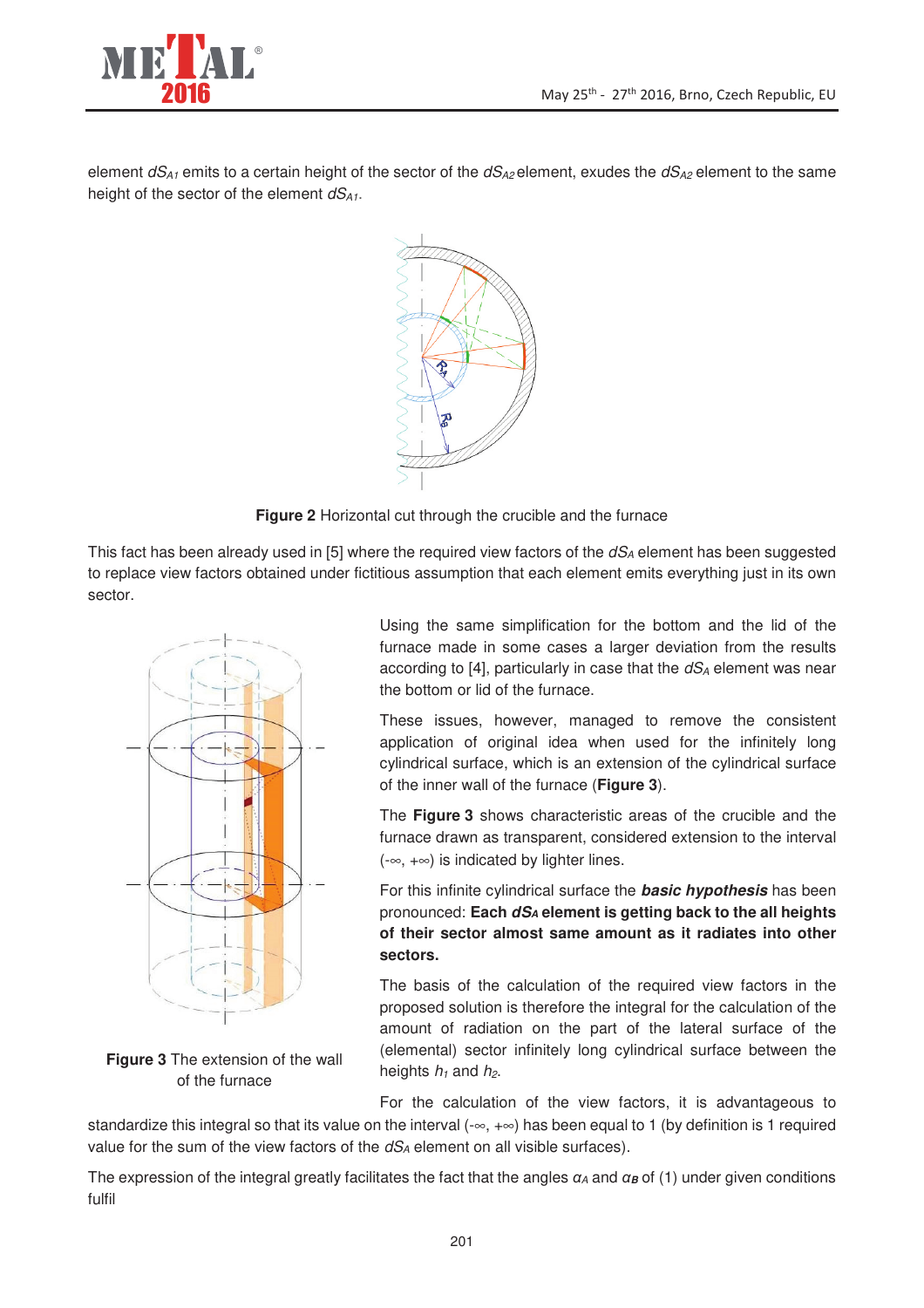

 $\alpha_A = \alpha_B$ .

The approximate expression of the view factor  $I(h1,h2)$  of the  $dS<sub>A</sub>$  element on the visible part of the infinite cylindrical surface between the heights  $h_1$  and  $h_2$  under these conditions has the form

$$
I(h_1, h_2) = \frac{2}{\pi} \int_{h_1}^{h_2} \frac{(R_B - r_A)^3}{((R_B - r_A)^2 + (h - h_A)^2)^2} \, dm \tag{3}
$$

View factors of  $dS_A$  element on the bottom, wall and lid of the furnace then have the values  $I(-\infty, 0)$ ,  $I(0, H)$ and  $I(H, \infty)$ , where H is the height of the furnace.

The amount of radiation that would correspond to the part of the infinite cylindrical surface under the bottom of the furnace, is used to calculate the view factor of the bottom of the furnace, for example. Similar advance can be used for the lid of the furnace.

Primitive function of the integral (3) can be analytically expressed in the form

$$
\frac{1}{\pi} \cdot \left( \arctan\left(\frac{h - h_A}{R_B - r_A}\right) + \frac{(R_B - r_A)(h - h_A)}{(R_B - r_A)^2 + (h - h_A)^2} \right) \tag{4}
$$

By formulas (3), respectively (4), not only view factors for the bottom, wall and lid of the furnace can be calculated, but also the view factors for an arbitrary band of the furnace wall which is determined by heights  $h_1$  and  $h_2$ , and for any annulus of the bottom or the lid of the furnace which is determined by the radii  $r_1$  and  $r_2$ . Calculating the view factor for the annulus of the bottom or the lid of the furnace it is necessary in the first to assign heights  $h_1$  and  $h_2$  to radii  $r_1$  and  $r_2$ .



**Figure 4**  $h_i = f(r_i)$ 

The height  $h_i$  which corresponds to a certain radius  $r_i$  at the bottom or at the lid of the furnace is obtained by projection of the radius r<sub>i</sub> on the endless cylindrical surface (for the bottom of the furnace, see **Figure 4**).

From the similarity of triangles in **Figure 4** for the radius r<sub>i</sub> from the bottom of the furnace the relationship follows:

.  $(2)$